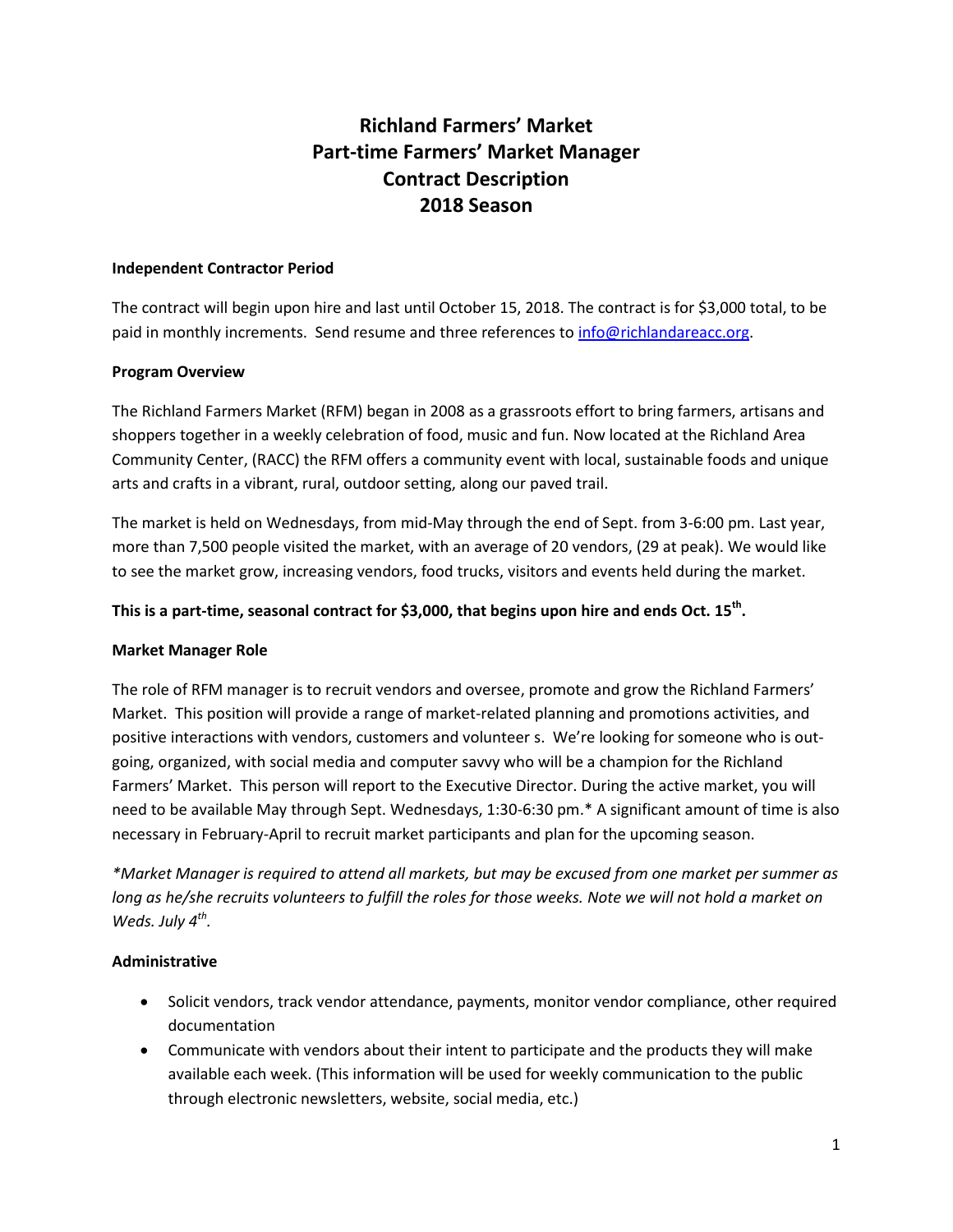- Maintain accurate records & documentation with a secure back-up system
- Hand weekly reports and funds collected from vendors at the market and provide detailed accounting to RACC's Business Manager.
- Attend monthly meetings with Executive Director and Business Manager to report on market operations
- Plan market events such as consumer education, entertainment, activities with children, cooking and composting demonstrations, live music, and special theme days at the market.
- Recruit, train, coordinate, acknowledge, and utilize talents of market volunteers.

## **Market Operations**

- Arrive 1.5 hours prior to opening. Prepare market site and provide set-up guidance and assistance to vendors, volunteers, and entertainment.
- Assign vendor sites (weekly and seasonally). Collect weekly vendor fees at the opening of each market day and maintain appropriate records.
- Set up market information table with appropriate marketing supplies. Ensure table is constantly staffed with knowledgeable volunteers that can assist patrons or vendors.
- Set up canopy for musicians.
- Operate EBT cards/tokens. Dispense tokens to consumers, keep necessary records, and submit reports to ensure timely payments.
- Estimate customer foot traffic either personally or through volunteers.
- Resolve any vendor conflicts as quickly and discreetly as possible per established grievance policy.
- Enforce market rules and food safety standards by encouraging compliance and asking offending vendors to leave if unable or unwilling to comply.
- Remain at market until vendors are finished and ensure the cleanliness of the market location.

# **Vendor Relations & Support**

- Serve as primary contact for potential/current vendors seeking to submit applications, providing guidance for compliance with market policies and procedures.
- Identify key needs of vendors that can be addressed through training, policies, partnerships, and other support services and communicate this information to the Executive Director.

## **Promotion**

- Assist the RACC in marketing and promotions efforts to benefit RFM
- Seek sponsors for RFM
- Represent RFM at relevant community planning meetings, activities and events.
- Increase social media marketing footprint by posting regularly to the RACC Facebook page (may include live updates from the market location)
- Keep website up to date.